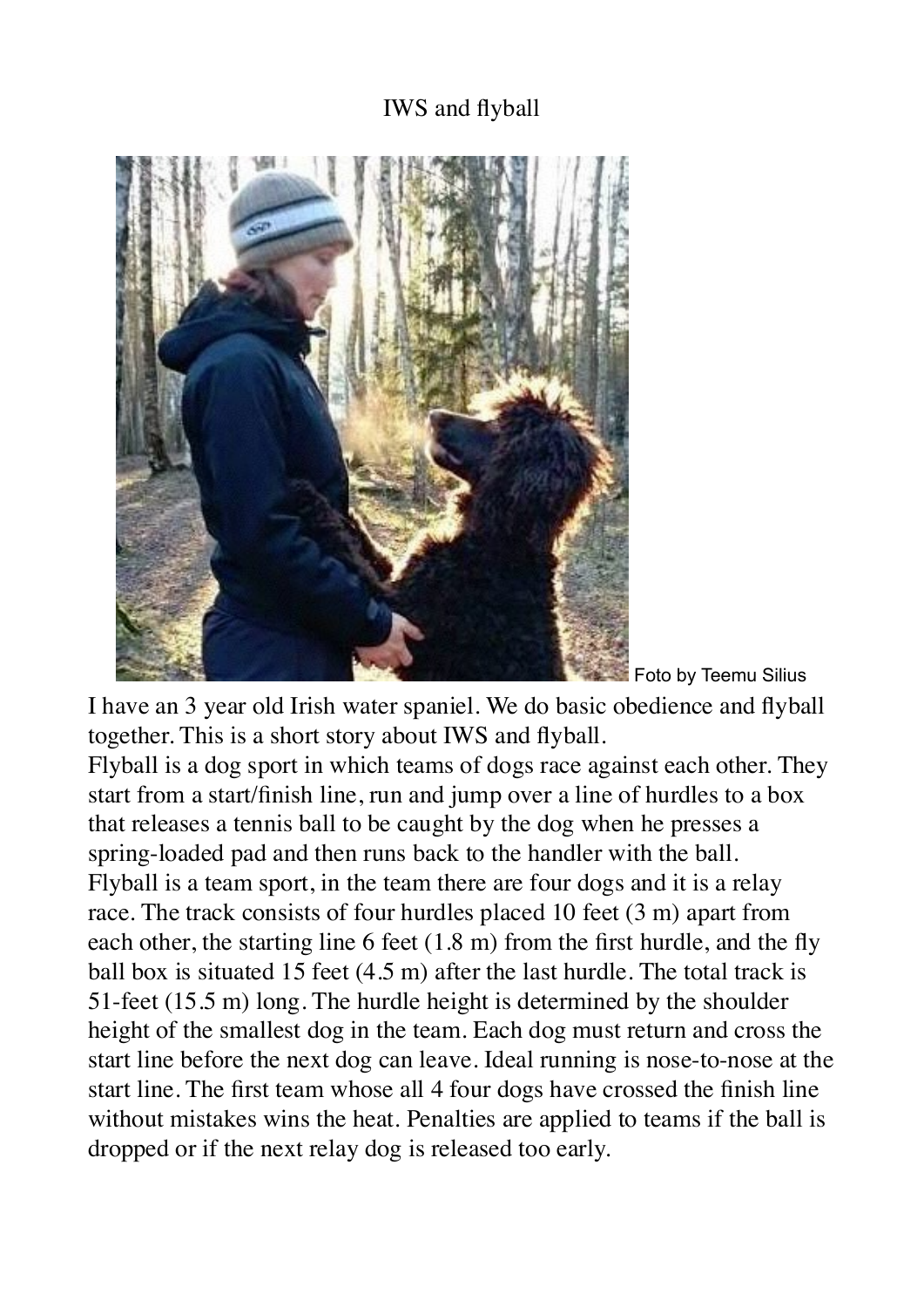I had heard about fly ball and tried it once with my first IWS in the early 2000`s. So I was a bit familiar with this sport.

We participated in a beginners' course and started from there. Luffy already loved playing with a tennis ball so we didn't have any problems with that. A tennis ball is the best reward to Luffy and he would do anything for it. In flyball we naturally couldn't use a tennisball as a reward so there I had a rubber dummy and some delicious treats.



The first thing that you do in flyball practises is to get the dog familiar with the flyball box. So the dog has to run towards the box and jump on it so that the pressure of his paws on the box makes the tennis ball fly out from the box. Because of the size of IWS we first teached Luffy to touch the box with his paw. Luffy was so excited when he touched the box and the tennisball flew. So this was easy to Luffy. After we went further and Luffy got faster, he started to jump on the box naturally.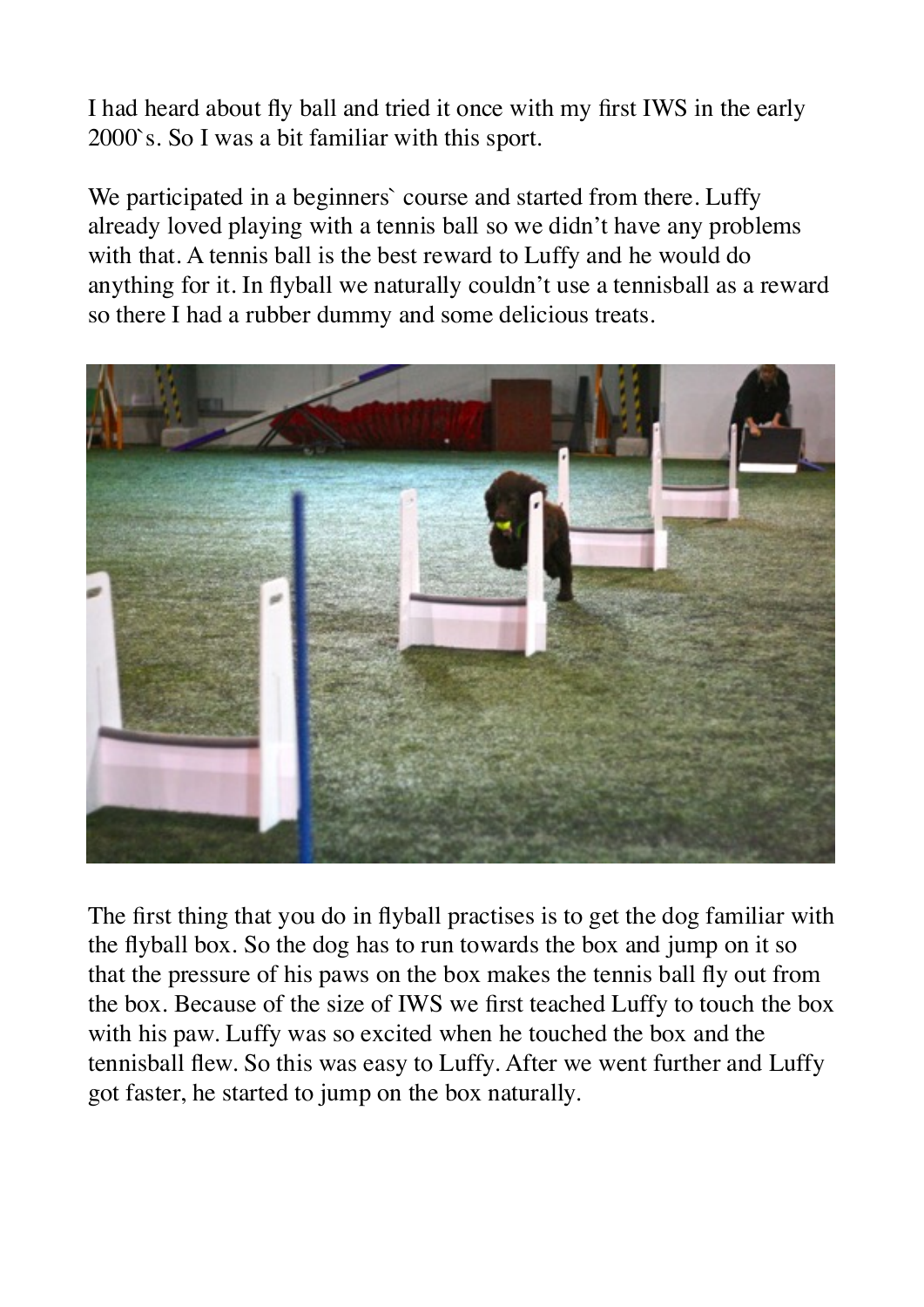After this you teach the dog to jump the hurdles and then go to the box to get the tennisball. As we know IWS is a breed that apparently LOVES to jump! And Luffy.. He really loves to jump so this was again easy for him. Everything in order so far.



The first problems occured when Luffy was supposed to come back from the box and jump all the hurdles again. Luffy made so wide curve by the box that he was off the line towards the hurdles so he usually got around them to get quicker to me. It was all six-sax for Luffy from the box to me. To be honest I was a bit frustrated at that time.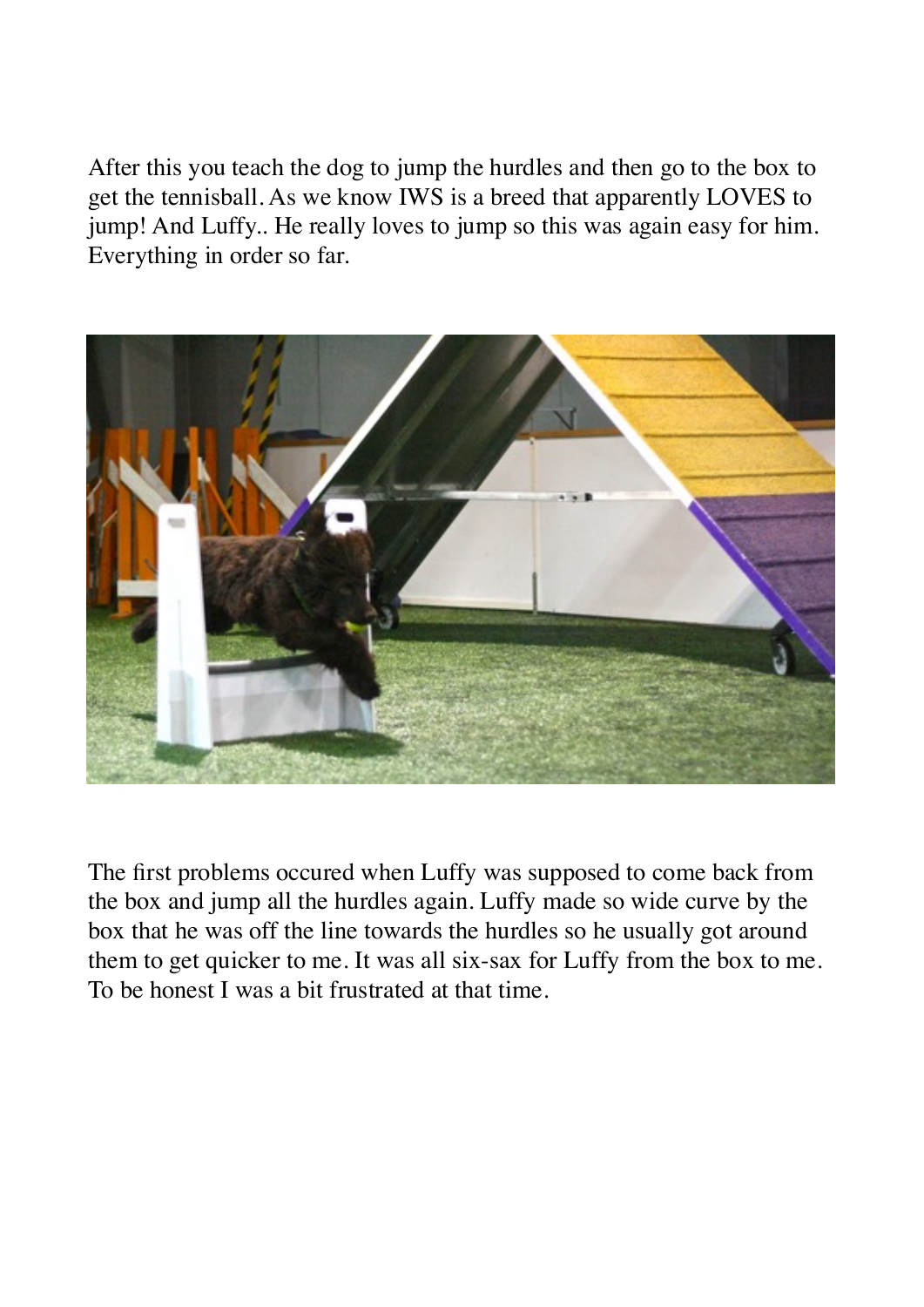

Then we desided to put an obstackle on the right side of the box, as that was the way Luffy was always turning to and getting off the track. So after this Luffy made a tighter curve and was back on the track/lane and could easily jump the hurdles straight.

The next thing to learn is to do all this with the other dog/dogs. So you have to do a "change" because flyball is a teamsport. So we first did this with a dog which already knows how to do it. Basicly it's the same thing but you just have two dogs on the track. I was afraid that Luffy would be more interested in the other dog and wouldn't go to the ball and jump the hurdles and get back to me. When we waited for the first time behind another dog, I was like on tenderhooks. We watched the other dog "fly" easily and after that I released my dog to the lane. There he was.. He jumped all the four hurdles and rushed to the box and got the tennisball and turned easily and jumped ALL the hurdles again and rushed back to me with the tennisball. I was so happy and amazed! I must have a fly ball genious!